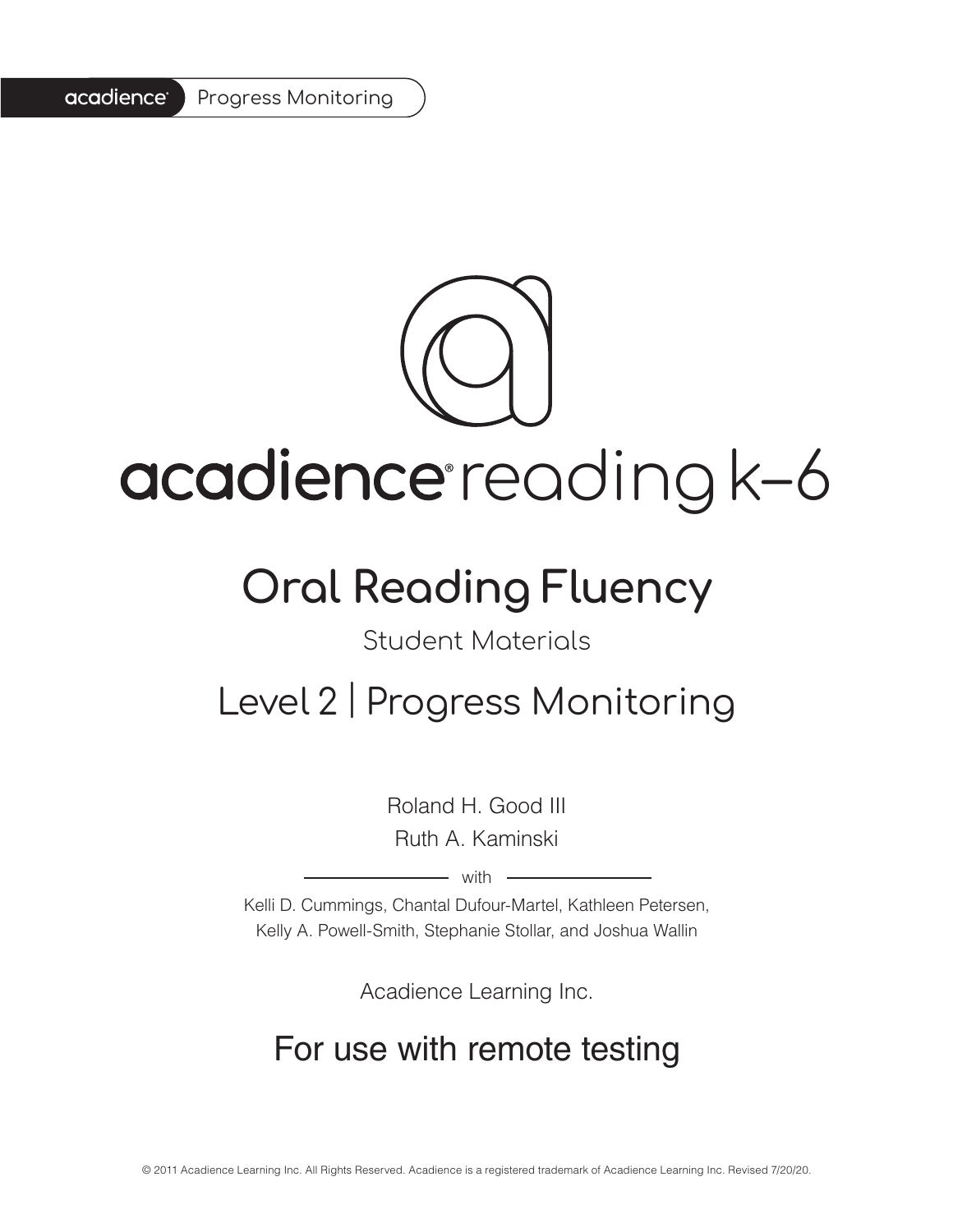## **Building Happy Places**

What do you do when you go to a playground? Maybe you run as quickly as you can to an empty swing, hop in, and soar to the sky. All children like to play and do fun things. There are lots of different ways to have fun. Matthew is a teenager who uses a wheelchair. He wanted some cool things for the playground that all children could use, so he did something about it.

When he was only six years old, Matthew had a great idea. He thought of a swing that all kids could use. It looks like a big boat. It can hold two kids in wheelchairs and six other children at the same time. He called it The Dreamer. The challenge for Matthew was to look at all the things on a playground and figure out how they could be made to work with a wheelchair. That way all children could play together.

Matthew gives his time to a group that builds playgrounds that are fun for all kids. The playgrounds have the usual swings that you would find in most places. They also have swings like The Dreamer. Instead of sandboxes on the ground, they have sand tables that children in wheelchairs can use. Matthew helps the group raise money so they can build more playgrounds. They built a special one called Friendship Place. It was built at Matthew's school.

For his work helping other children Matthew has been given many awards. He even had his picture on a cereal box. He feels proud that what he does helps all children play together and makes everyone happy.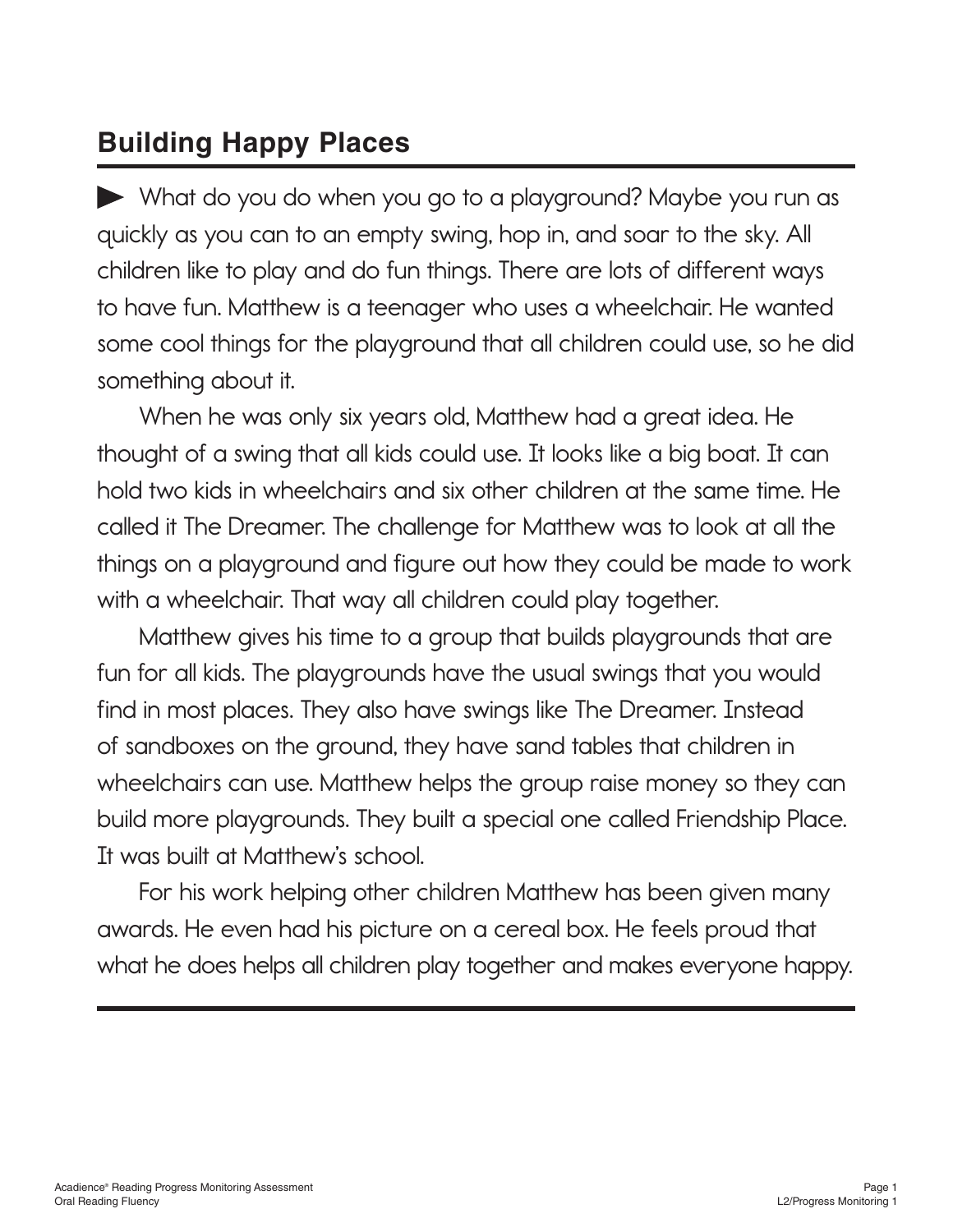#### **Luke Makes His Move**

After moving to a new neighborhood, Luke wanted to make some new friends. In his old neighborhood, all of his friends had played street hockey. Luke hoped to find someone to play street hockey.

Luke's stepdad had an idea. He said they should explore the neighborhood and see if they could find a game of street hockey. Luke thought it was a great idea. He and his stepdad went outside and walked around. After a short while, they turned the corner and found children playing hockey. It was just like his old home.

Luke stood on the side and watched the others play. He cheered for both teams whenever they made a goal or a difficult play. When one of the players had to go home, he asked Luke to play. Luke ran home to get his skates and stick.

Luke played goalie, his favorite position. He played his very best. He only let the other team score one goal. One time the other team was about to score and there was no one but him to defend the goal. The other team came toward Luke, faster and faster. He watched carefully to see where they were going to go. He leaped at the last second and stopped them from scoring. His whole team cheered.

After the game, they all went down to the corner store and got a snack. Everyone talked about the game. They decided to play again the next day. Luke was glad he had made new friends.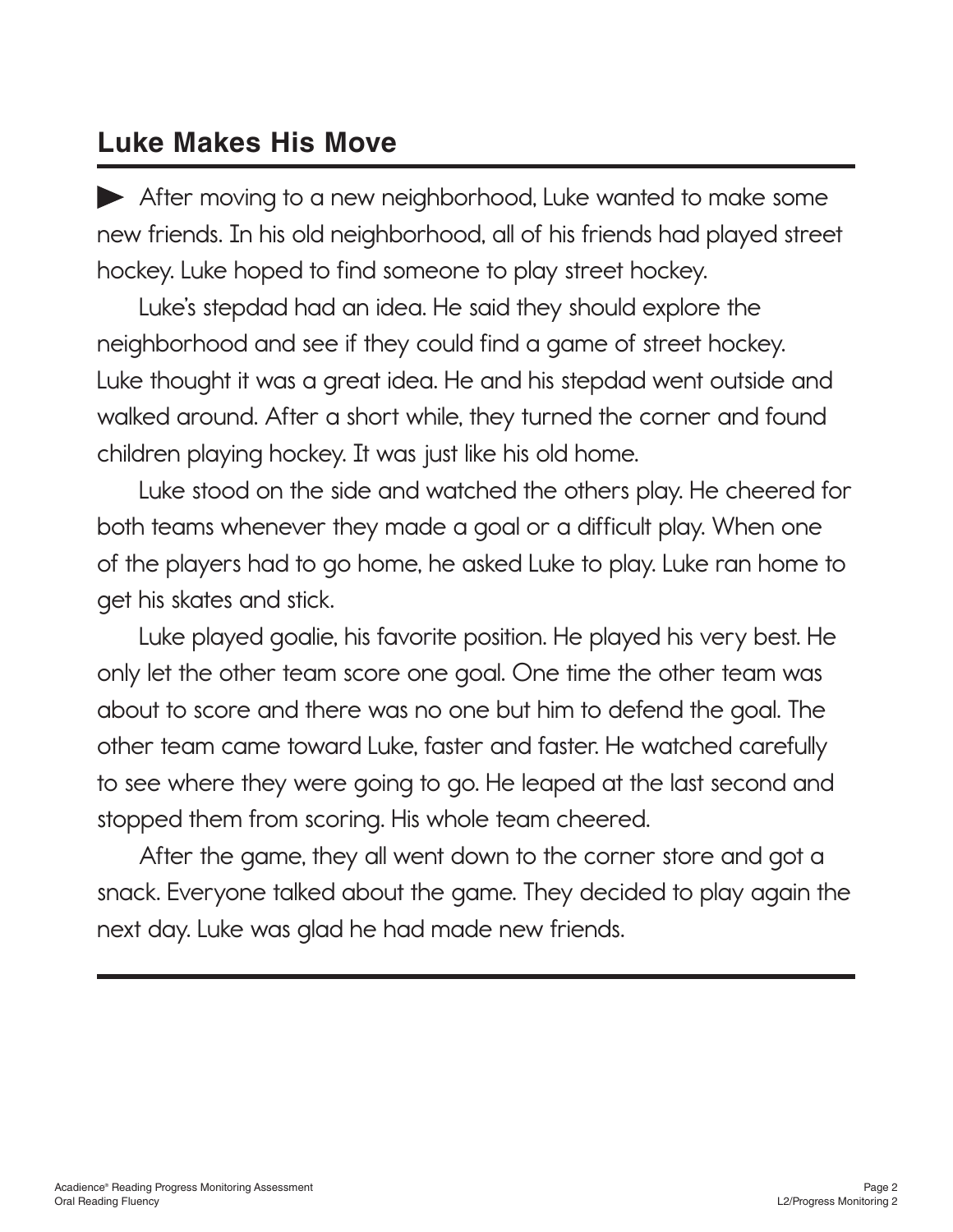## **My Pen Pal**

I have a pen pal who lives in a faraway place. He lives all the way across the ocean in a different country. He tells me about what it is like to live in his country. I tell him about what it is like to live in mine. I live in India. In many ways, our lives are very similar. We both go to school and both enjoy listening to music. There are also ways in which our lives are different.

My pen pal and I usually write to each other at least once a month, but I waited longer to write him a letter this month. I was waiting for my loose tooth to fall out. I wiggled my tooth a lot. It didn't want to come out. I tried different tricks, but they did not work. At last, while I was eating something sticky, the tooth came out.

Then I tossed my tooth up on the roof. I asked a sparrow to take the tooth and give me a new one. This was a custom in my country. When a new tooth began to grow I thanked the sparrow.

I wrote a long letter to my pen pal about losing my tooth. He wrote back and told me about his tradition when he loses a tooth. He said he puts the tooth under his pillow. During the night someone takes the tooth away. What a strange custom! I like learning about different countries.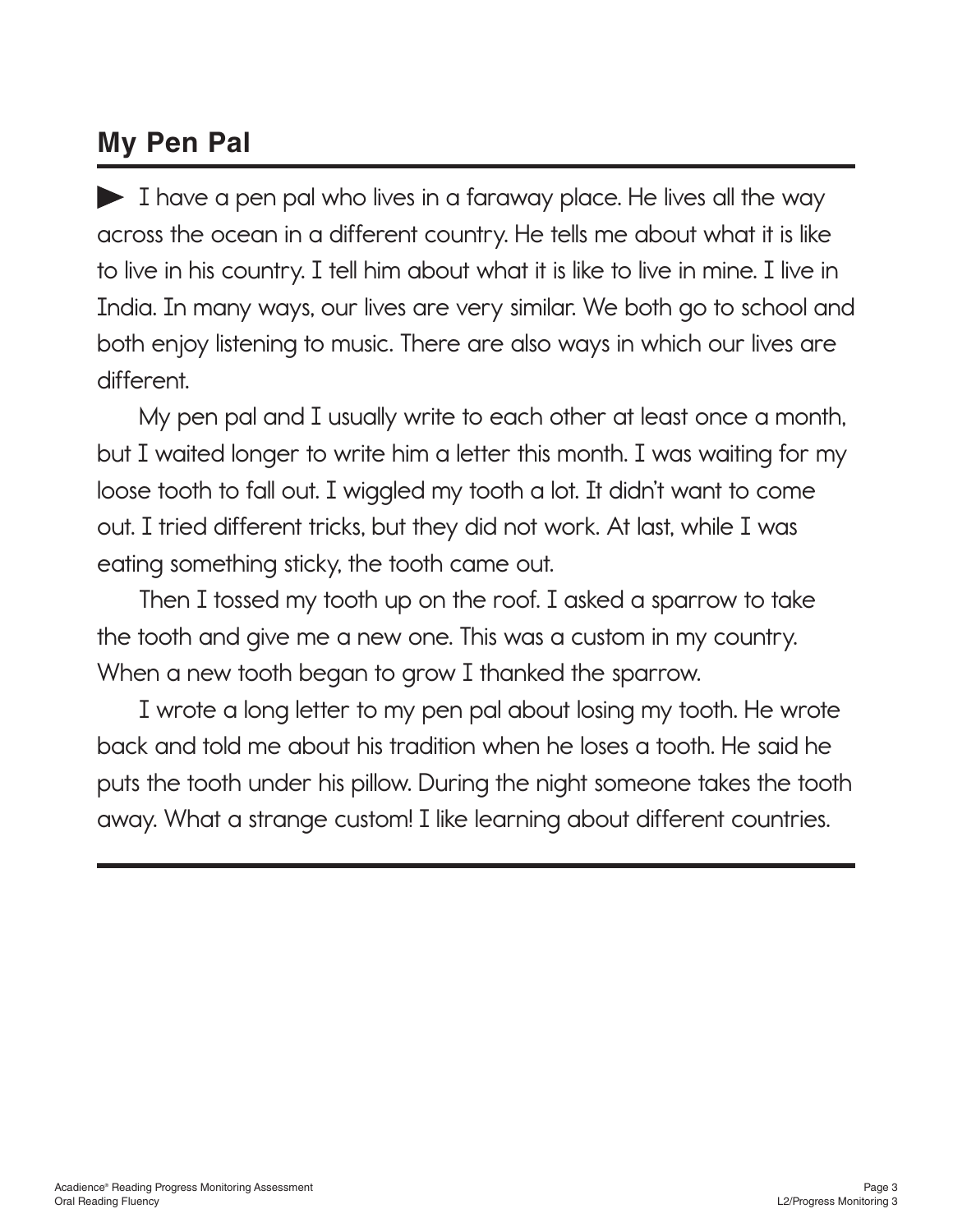#### **Life on the River**

I live by a big river. The river is very important to my family. My name is Ling, and I live in a village in Asia. There are thirty houses in my village. We use the water to wash ourselves and our clothes. We also use the water for our plants since a lot of our food comes from crops we grow. The river gives us water for drinking, too. Our boats travel up and down the river, taking us from village to village. We also play in the river!

You may wonder what life is like for me. I wake up to a rooster instead of an alarm clock. Our rooster wakes us at four in the morning, and we immediately get busy. I help prepare breakfast for the rest of the family. After we eat, we feed the animals. Sometimes there is corn to grind. When I finish these chores, I go into the field to help where I can. The younger kids stay home with our grandparents.

In our village, children are expected to help the family. There is always work to do. On days when I am not helping in the field, I babysit or clean the house. In the evening, I help gather firewood to cook our dinner. After dinner, we sit with our grandparents. They tell us stories about how things came to be. My favorite story is how the river got its color. I hope one day I can share the story with you.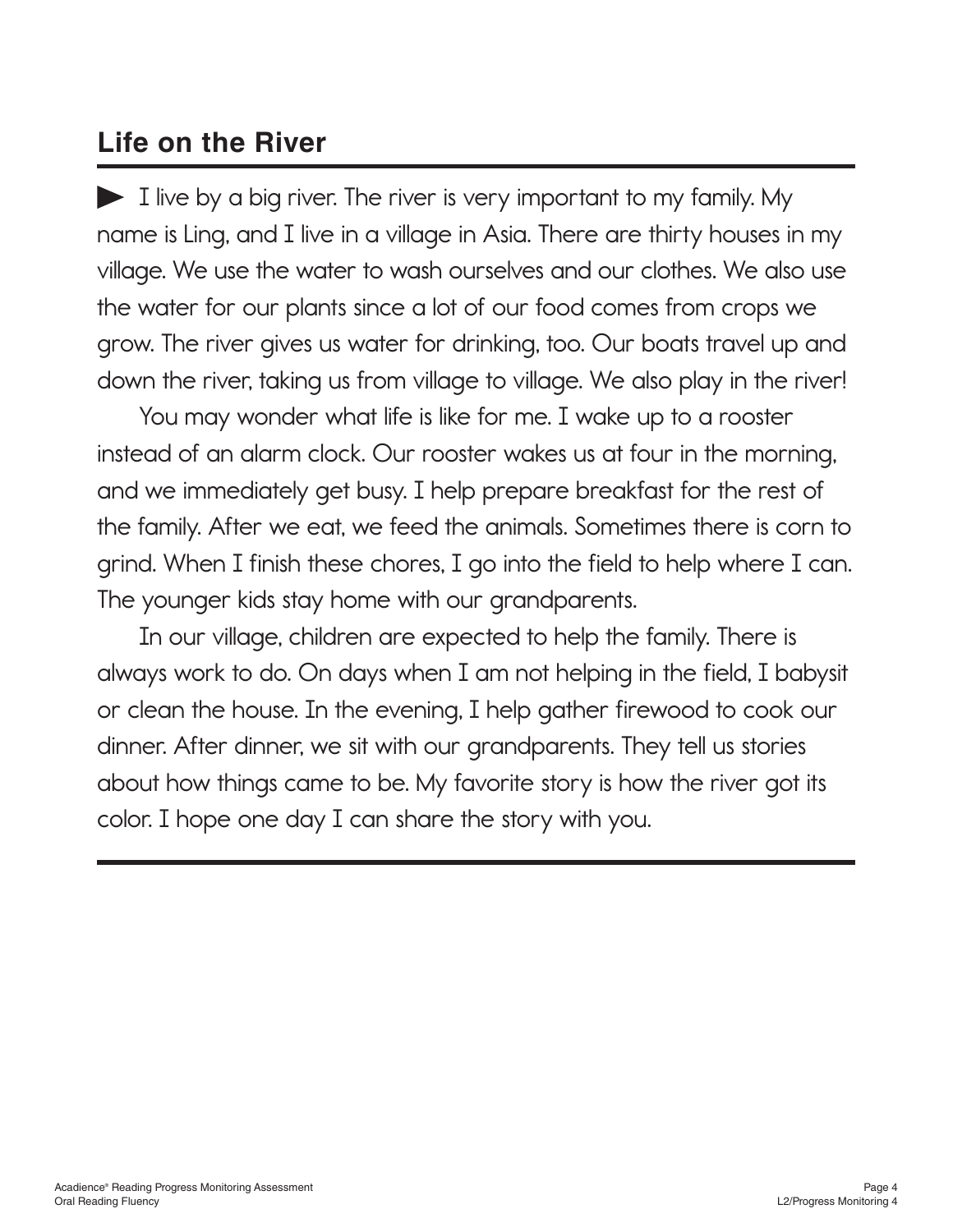## **A Day for Trees**

Picture yourself walking through the woods. Rays of sun stream in through the trees, but mostly it is shady. You welcome the coolness of the shade. The leaves crunch under your feet, and animals scurry about.

Now think about what this scene would be like without any trees. Is it hard to imagine? Trees are very important. They give us shade. Trees are home to many animals. Trees help keep our air clean, too.

Trees are so important that they have their own special day. It is called Arbor Day. On this day, people plant trees. Some people choose to plant a tiny seed in the soil. They give the seed water and watch it grow. Other people choose to plant a small tree that has already started to grow. They dig a small hole and carefully put the roots into the soil. They cover up the roots and give the tree water.

You may wonder when Arbor Day happens. That depends on where you live. Many states have this special day in the spring. That is the best time to plant trees in those states. Some states have better times for planting trees. If you live where the weather is always warm, your special tree day may be in the fall or even in the winter. No matter when your state has its special tree day, make sure you plant a tree.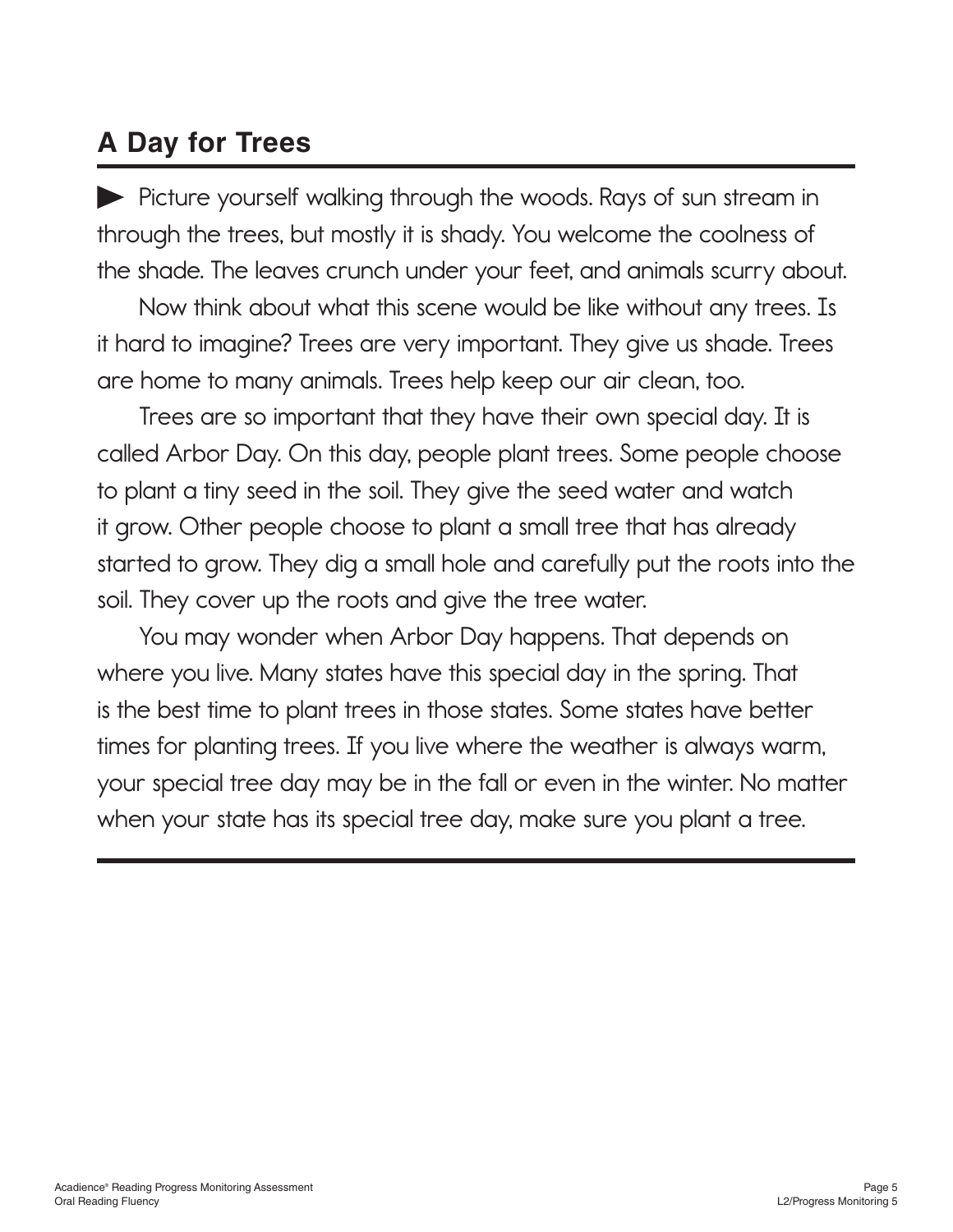## **Making Orange Juice**

What is the best part about eating an orange? There are many things to choose from. Your eye may notice the fruit's bright orange skin. Just the sight of an orange may be enough to make your mouth water! When you peel off the rough skin, the sweet smell tickles your nose. When you bite into the fruit, the juice wakes up your taste buds.

There is another way to enjoy the taste of an orange. You can make orange juice. Making orange juice is easy and fun, and you only need a few things. You need six oranges, and an adult to help cut them. You will also need a pitcher and some cups.

First, squeeze the oranges to get them soft. Then wash the oranges. Have the adult help you cut the oranges in half safely. Take out the seeds from each half. Now you are ready to squeeze out the juice. Grip half an orange and squeeze the juice into a pitcher. Turn the orange and squeeze again. Keep squeezing until no more juice comes out. Repeat with each orange half.

You have some choices when you make orange juice. If you like, you can scrape the orange with a spoon and add the fruit to the juice. Or if you do not like pulp, place a strainer over the pitcher. This will catch all the orange bits, and only juice will fall into the pitcher. If you want cold orange juice, add ice to the pitcher.

Now you are ready to pour the orange juice into a cup. You may want to share with a friend. Drink the juice and enjoy!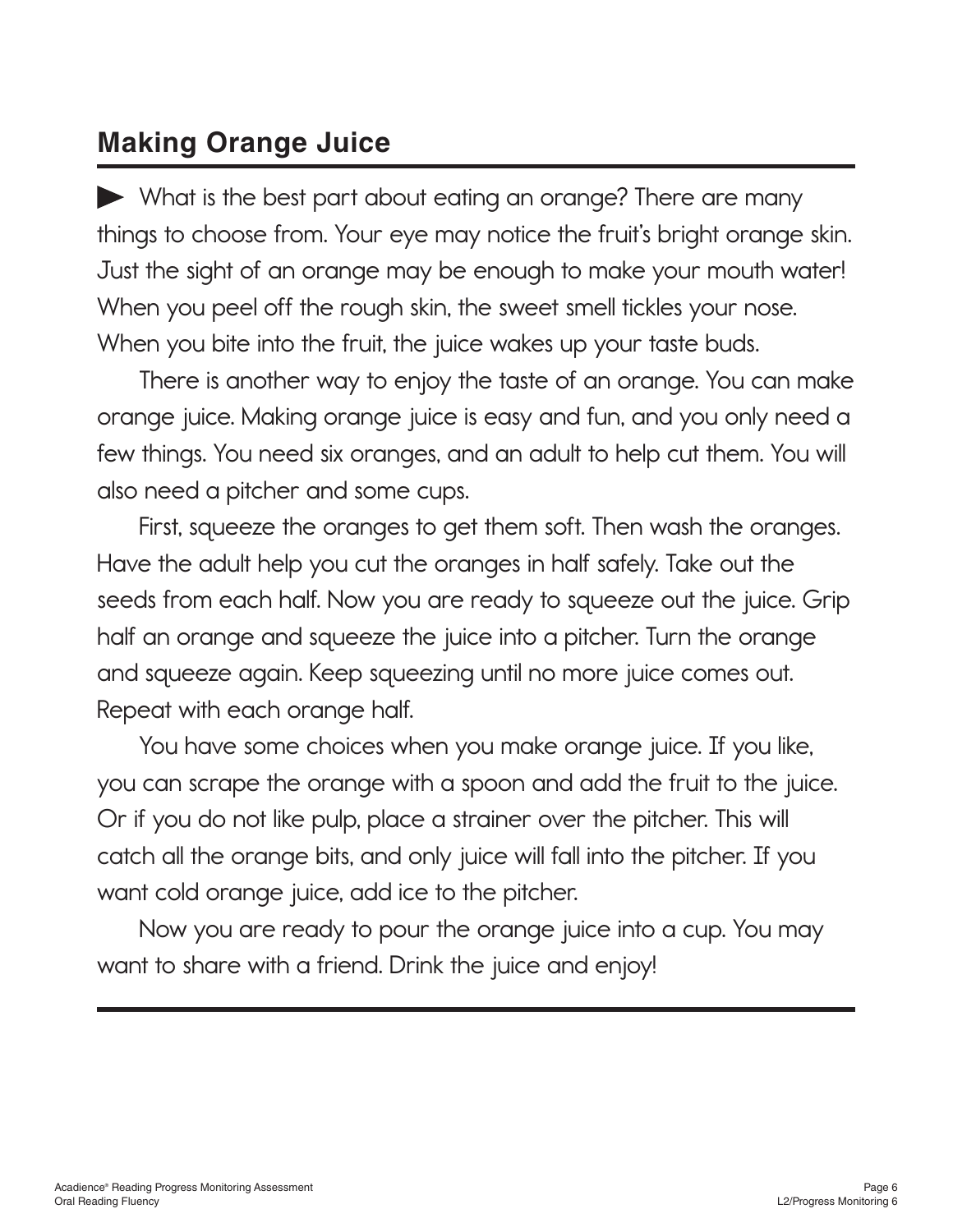## **Kim Gets Ready**

What is your house like in the morning? In my family, the morning is a busy time. We children get ready for school while my dad and uncle get ready for their jobs. They are fishermen. My name is Kim, and I live in a country called Vietnam.

In the morning, my family eats breakfast together. We do not use plates or forks. Instead, our table is set with deep bowls and chopsticks. For breakfast, we may eat soup or rice with meat or fish. We often have fruit, too.

After breakfast, we put on our school uniforms. Then my sister and I ride our bikes to our school. My older sister and brother walk to their school. Because they are older, they go to a different school.

Where I live, children go to school six days a week. We do not go to school on Sundays. In my classroom, I sit with one other child at a desk. There are 30 children in my class. We have lessons in math and language. We also learn about science and history. Each day, we take a break from our lessons and do gymnastics. School teaches us to be active.

Students in my school also learn to be responsible. We take turns cleaning. When it is my turn, I get to school early. I may sweep the floor or empty the trashcans.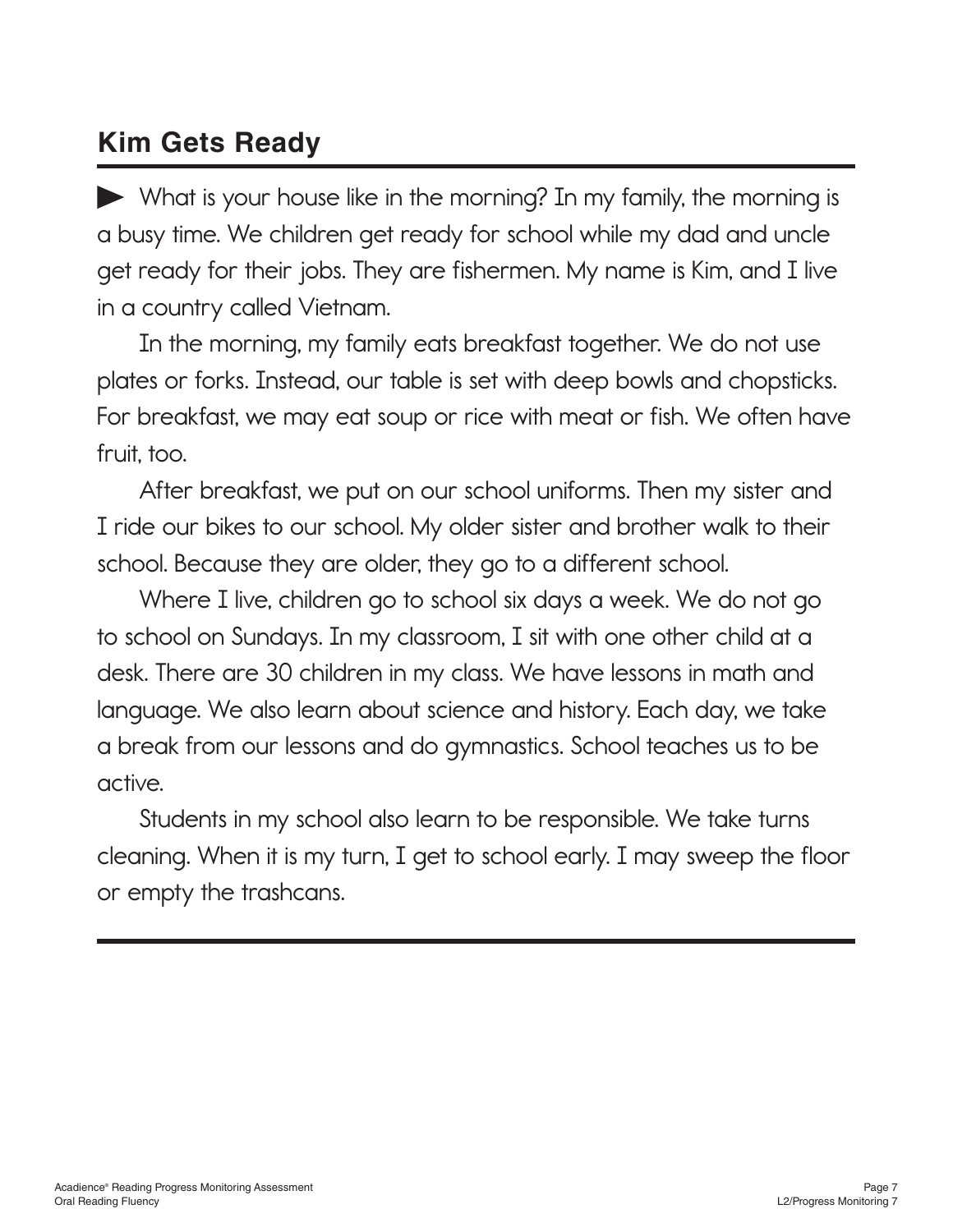### **Dear Diary**

#### Dear Diary,

Today is Monday. We're playing basketball in gym class tomorrow. It is sure to be the worst day of my life! Today we learned the game's rules, and tomorrow we play. I'm hoping I won't have to play. Maybe I will get sick. I did cough earlier today.

I tried to tell the teacher that I'm good at tap dancing, not basketball, but she wouldn't listen. She told me to try my best.

#### Dear Diary,

Today is Tuesday. Believe it or not, today was one of my better days. When I woke this morning, I asked Dad to take me to the dentist, the doctor, or anyone as long as it was during PE class. Dad would not agree, and instead, he gave me basketball tips. I tried to listen, but the sound of my pounding heart filled my head.

All day I suffered, waiting for gym class. Each minute felt like an hour. Finally, we lined up and walked to the gym.

Soon I was holding a basketball, bouncing it up and down. When we took our practice shots, the teacher showed me how to shoot the ball. The first time I tried, the ball went in the basket! I started to believe that maybe I could play basketball.

Once the game started, time passed quickly. I was surprised when I heard the long whistle meaning that the game was over. When I shook hands with the players, some of them said, "Good game!" The teacher looked at me and winked. You never know how you feel about something new until you try!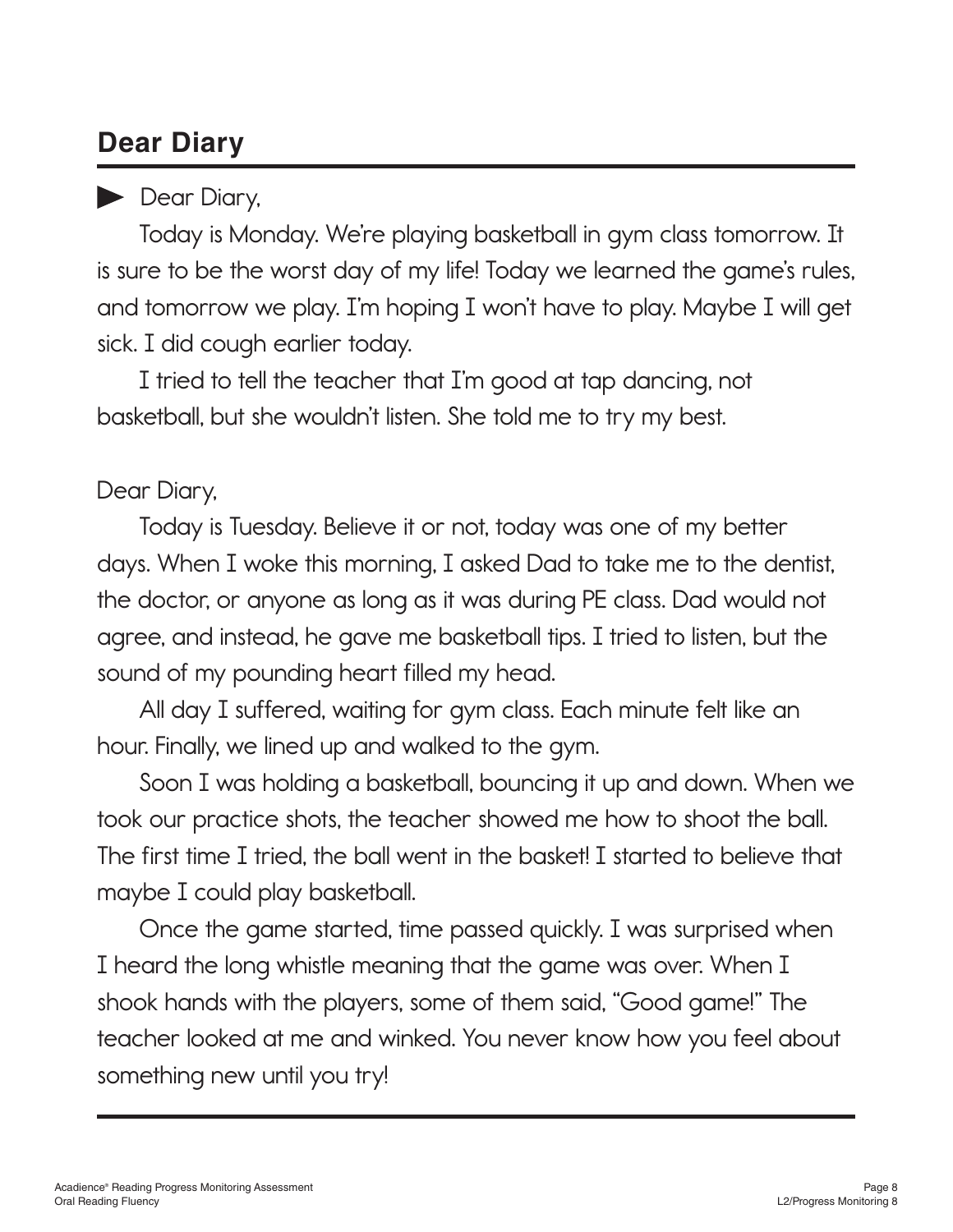### **Circus Tickets**

The sign said, "Get a free ticket to the circus." Jake showed the sign to his brother, Adam. The library wanted to encourage children to keep reading in the summer. Any student who read five books would be given a free ticket to the circus. The boys had never been to the circus. It was something they had always wanted to do. They showed the sign to their mother. She agreed to take them to the library to get books to read.

The brothers went to their local library for the first time. With help from their mother, they got library cards. Then they began looking for books. Jake did not know what to read. He searched the shelves and found a biography about a swimmer. Jake loved to swim. He glanced through the book and thought it was something he would enjoy reading. Adam was not sure what to read either, but he found a mystery that he thought would be good to read.

Back at home, the boys sat on the couch and started reading. It was quiet in the room. They thought they would be bored without TV, but they were wrong. They read for an hour until their mother called them to dinner.

Jake and Adam quickly finished their books. They went back to the library for more. In two weeks, they had read five books and earned their circus tickets. When the circus came to town, they proudly presented their tickets at the ticket booth. On the way in, a clown gave them a high five. It was going to be a great show!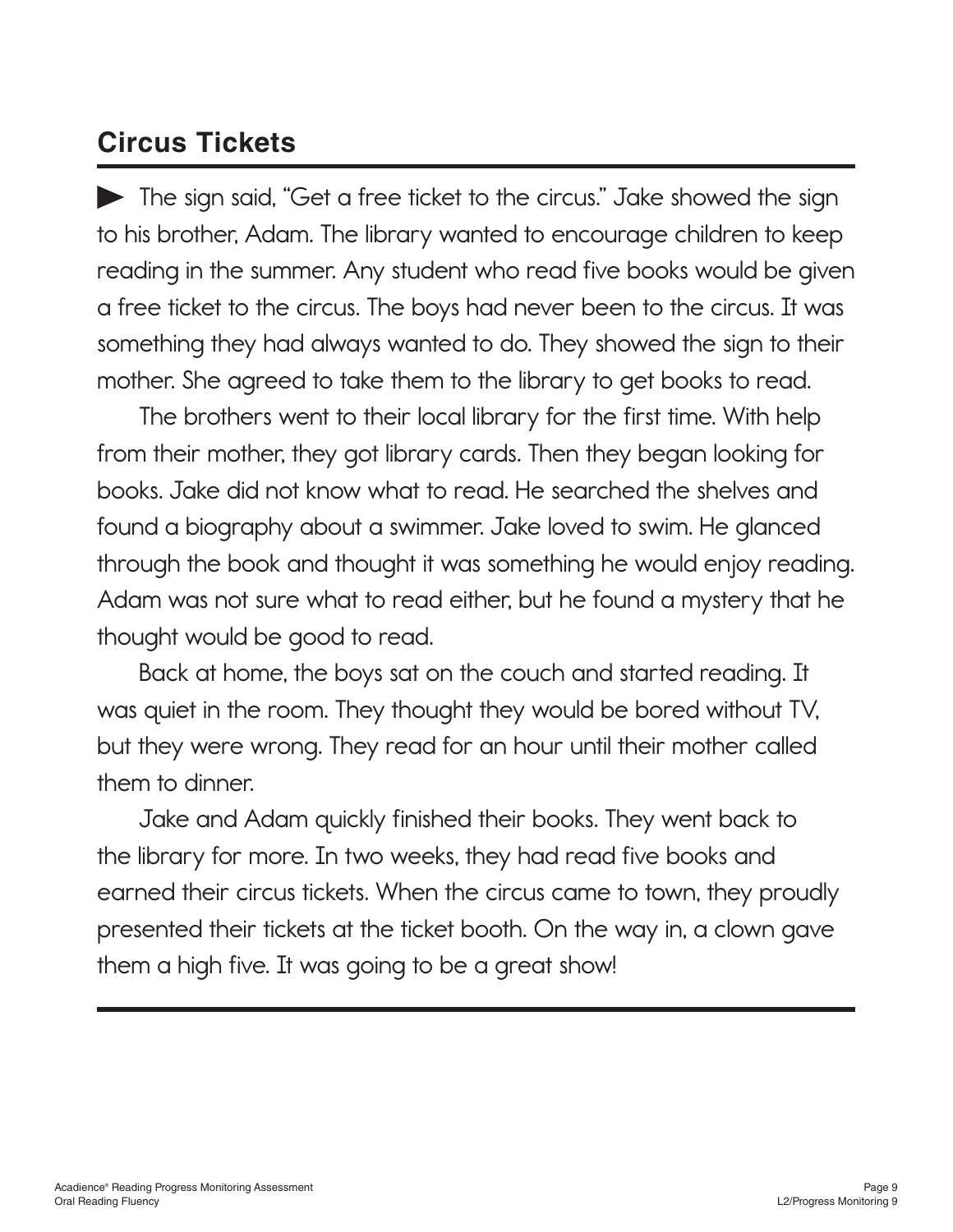## **Bats Are Not Birds**

What has wings and can fly? If you said a bird, you are correct, but another correct answer is a bat. Bats and birds are both animals that have wings and can fly. While they have some things in common, they are also different in many ways.

Birds have feathers and lay eggs in a nest. The baby birds hatch from the eggs. Bats do not have feathers and do not lay eggs. They are mammals. Like other mammals, bats have fur on their bodies. The baby bats drink milk from their mothers. They do not live in a nest, but in caves and trees.

If you were to look at the bones of a bat and a bird, you would notice differences. A bat's bones look like the bones in your own arm and hand. The bones look like long fingers. Instead of feathers, a thin skin covers the bones. A bird's bones are shorter. They are covered and supported by feathers.

You can see another difference between bats and birds when you look at their mouths. Most bats have teeth to chew insects or fruit. Birds have bills. Their bills have different shapes depending on what they eat.

A final difference is when you see the animal flying. Do you see something flying at night? It may be a bat. They fly at night using echoes instead of sight. Birds usually fly during the day. Some have a very keen sense of sight.

The next time you see something flying, ask yourself, "Is this a bat or a bird?" Remember, they are not the same!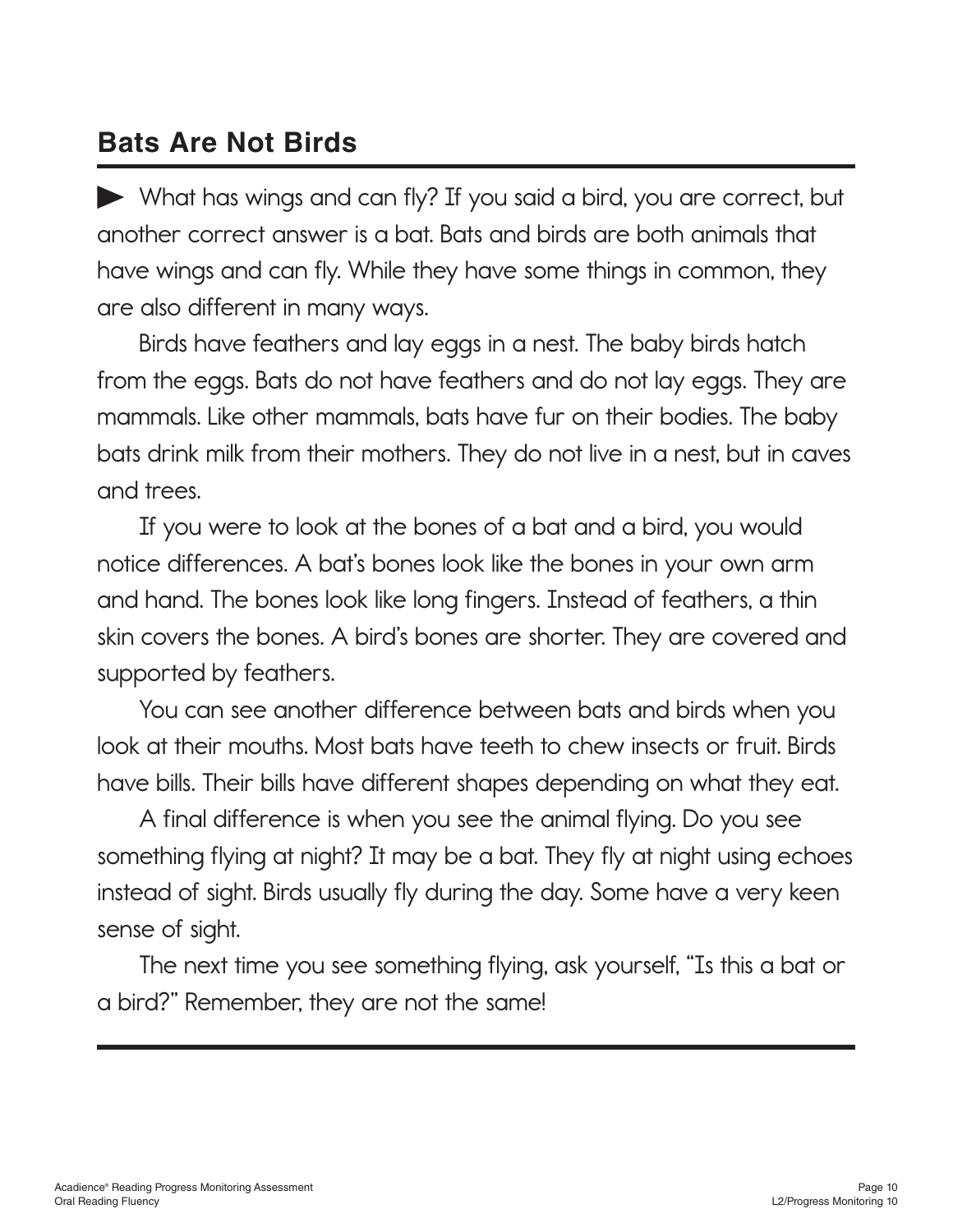## **Cooking School**

Cheese and crackers make a great snack, but not if you eat them every day. When Jake came home from school, he ate cheese and crackers. One day, he told his grandmother Nana he was tired of the same snack. He asked her to teach him how to make a different snack. When a smile spread across Nana's face, Jake wondered what she was thinking.

Nana told Jake to wash his hands. Then she told him to get peanut butter while she got non-fat dry milk and honey. They mixed the three foods together. Then Nana told Jake something surprising. She told him to play with his food! Jake molded the dough into a dinosaur and then into a flower. Then he ate the dough! "That was fun!" Jake said.

The next day, Jake told his friends about Nana's cooking lesson. They all wanted to have a lesson from Nana, too. Jake talked to Nana about his friends' requests, and they decided to have a cooking school.

Jake and his friends gathered in the kitchen on Saturday. Nana had an apron for each child. She had four stations set up. At each station, the kids learned how to make a healthy and delicious snack. The children had so much fun, they asked Nana to have cooking school once a month. Nana was happy to agree. No more cheese and crackers for Jake!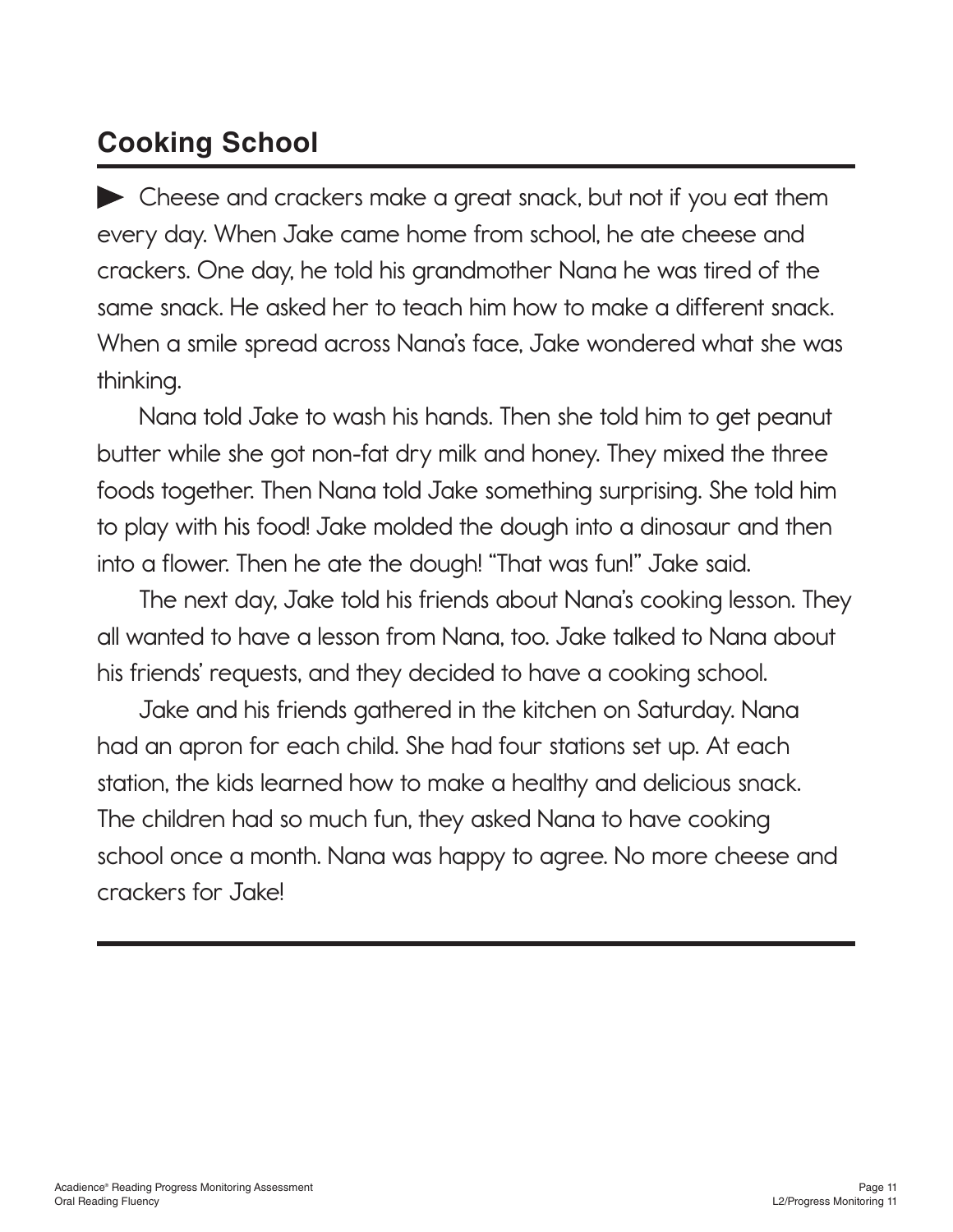## **Writing Your Own Book**

Children enjoy reading books, but very few have written one. It is not hard to do. All you need is some paper and colored pencils or markers and a good idea. You can create your own book.

You may already have a great idea for your book. If not, you can write a book that tells something about yourself. You can write how old you are, what color your hair and eyes are, and how tall you are. You can paste a picture of yourself to the page. If you don't have a picture, draw one. Next, write about your school. Write down your grade, teacher's name, and what you are learning. Draw a picture of your teacher or of your favorite school subject. On the next page, you can write about your friends. Or, you can write about things you like to do at home. You can also write about your favorite food, movie, or book.

These are just some ideas of what to include in your book. There are many more things you can write about. Think about a story you would like to tell. Tell about things that interest you. You might get other ideas from looking in books. When you are done with your book, staple the pages together. You could also punch holes in the pages and tie them together with yarn. As you can see, making a book is fun and easy.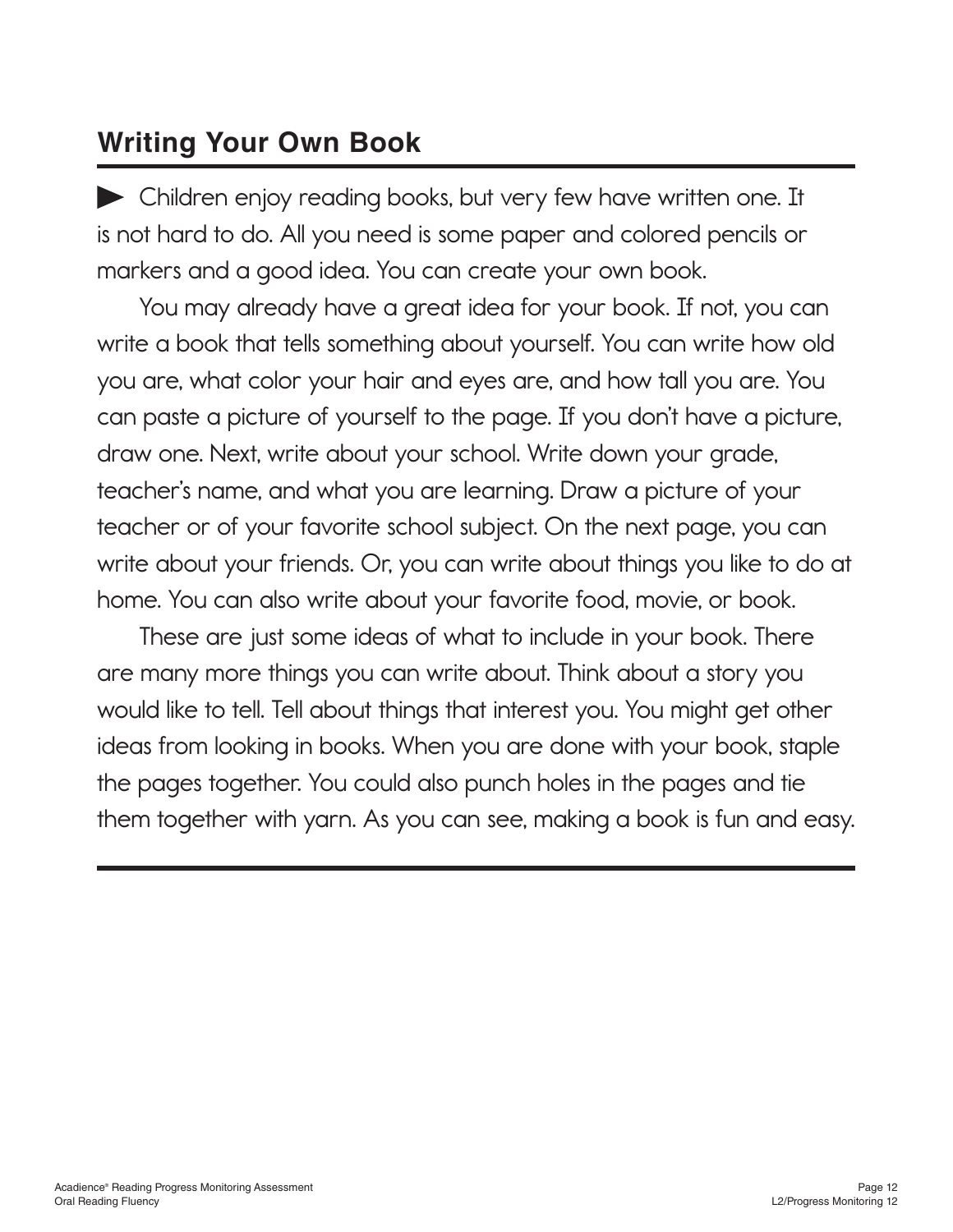#### **In Space for an Hour**

I went to a movie where I felt like I was really in space. I had always wondered what it would feel like to travel in a rocket. After my experience, I can imagine it even better.

We were on vacation visiting my mother's sister in a big city. We don't get to go to the city very often, so my aunt said she would take us to all the special things that we don't have at home. I was surprised when my aunt said we were going to a movie. I told her that we had movies at home. My aunt just smiled. She said this was a special type of movie.

The theater looked like any other until we went inside. The screen was enormous. It had to be the biggest screen I'd ever seen. It went from the floor to the ceiling, and it curved. I stared in astonishment. "What is this going to be like?" I wondered.

Then the lights went out. Suddenly we felt like we were inside a space shuttle. We heard the countdown. We heard the roar of the rockets. When they called, "Blast off!" it felt like we had really blasted off. It looked and sounded so real. For one hour I felt I was on a space mission. We went all the way to the moon and back. It was a trip I'll always remember.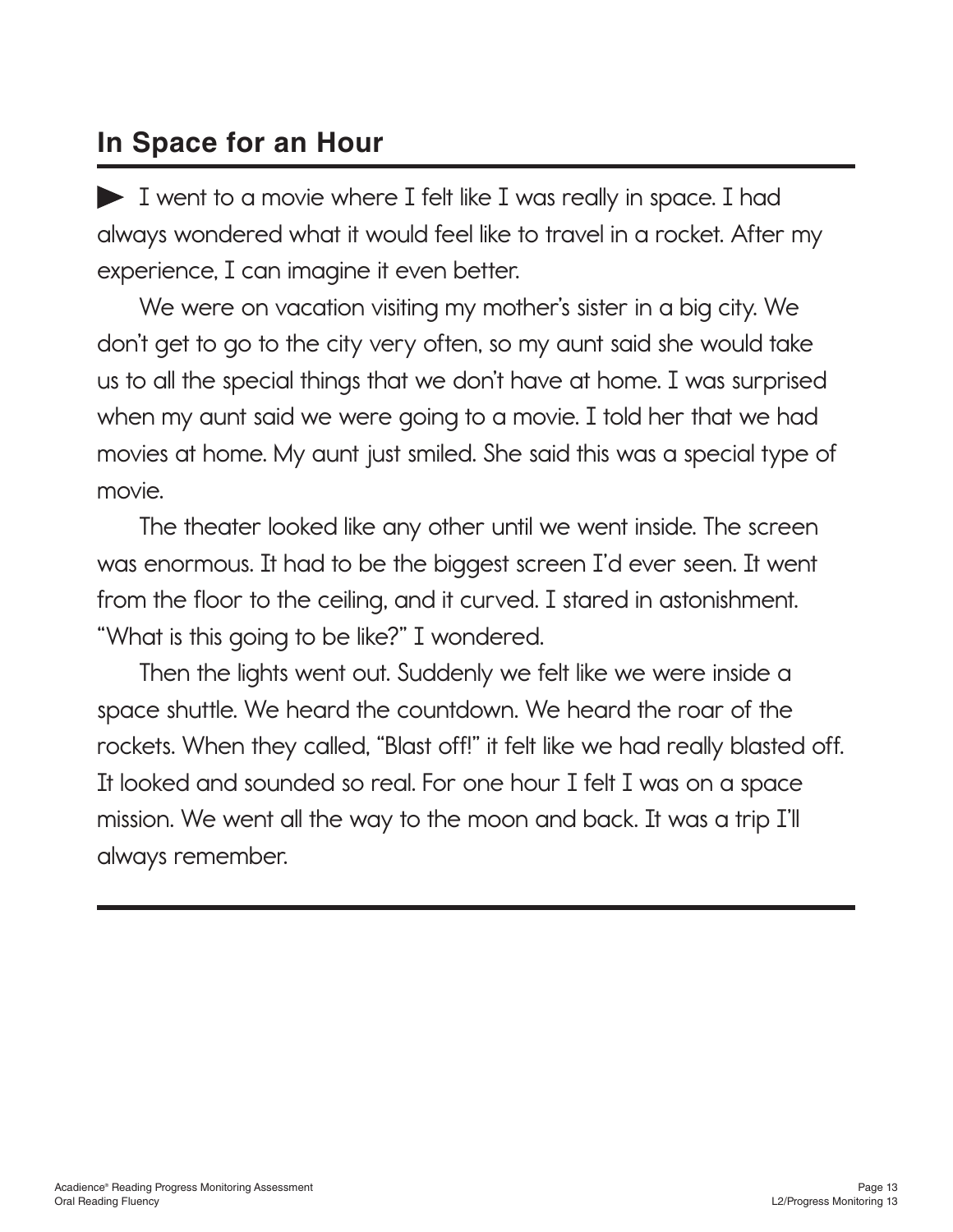#### **Wind Power**

The wind is a source of power. It helps kites to fly, and boats to sail. In some places, wind power is used to make electricity. People are working to find ways to help us get more power from the wind.

There are many reasons why turning wind into power can be a good idea. We will never run out of wind. It will always blow. Most other ways to make power use resources that could run out. Coal and natural gas are two common examples. One day we might run out of them. We can count on the wind because it will always blow.

Windmills are what help us turn wind into electricity. When the wind blows, it turns the blades on the mill. This spinning makes a small amount of electricity. When you put a lot of windmills together, you can make enough power for a lot of people.

A wind farm is a place with a lot of windmills. You can find wind farms in places that are very windy. The windmills are very tall, and their blades are very long. Some have blades that are as long as a football field.

There are a few problems with wind power. Some days there is not much wind, and you may flip a light switch and have no light. Also, wind power costs more than other kinds of power. People are working to fix these problems. One day, when you turn on your bedroom light, your lamp may light up due to power from the wind.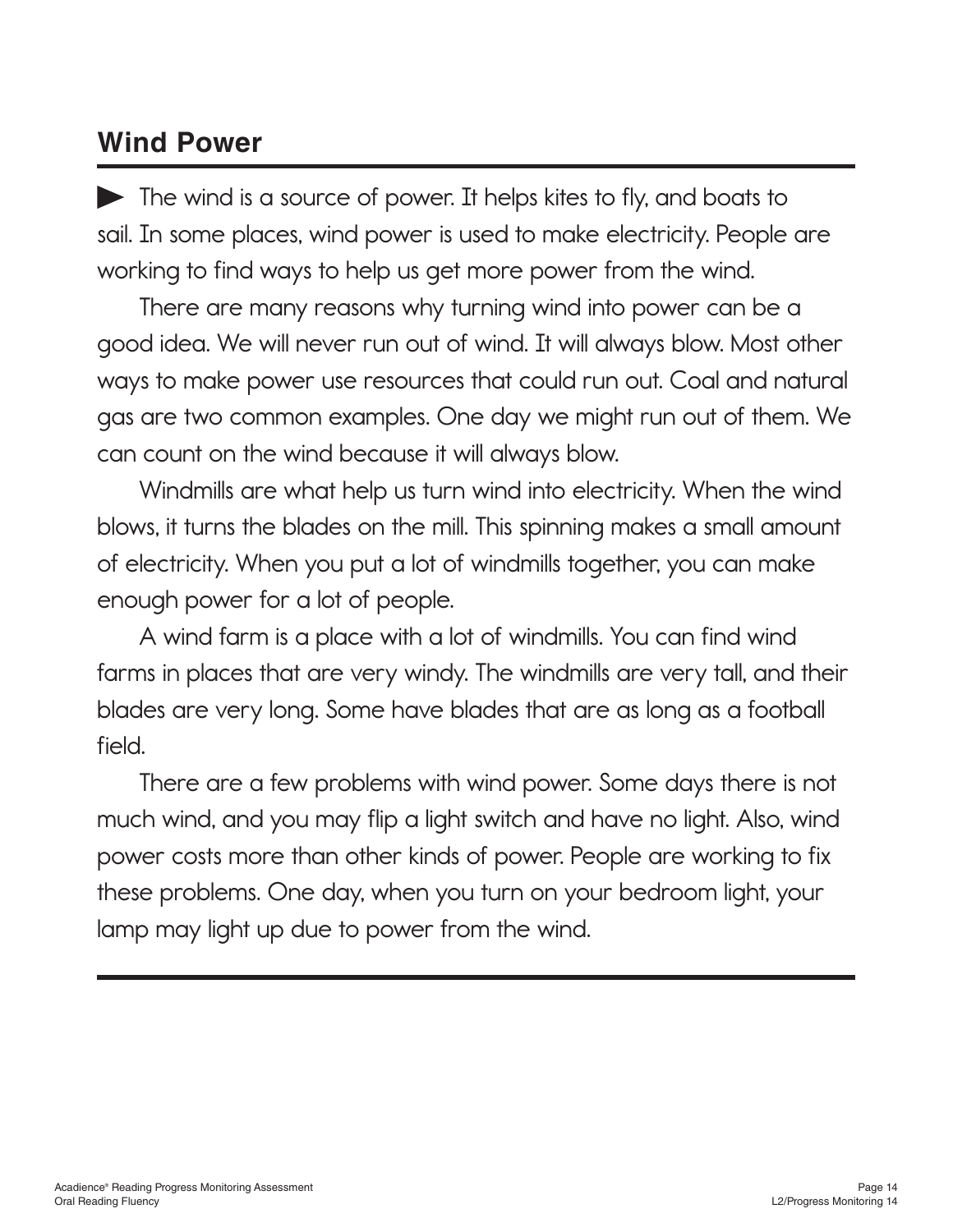## **Going to School**

How do you get to school? Do you ride a school bus or travel by car? Do you ride a bike or walk? Do you think about how children around the world get to school? Some children arrive at school just like you do. Others have a very different journey.

Like American children, many students around the world walk to school. However, it may take them an hour or more to get there. Then they make the same walk home when school is over.

Do you know anyone who travels to school in a boat? Some children live in fishing villages. Their school is a large houseboat in the middle of a river or other waterway.

There are families around the world who travel from place to place following cattle they own. Many of these people use camels to move from place to place. For many of these children, their school and their teacher travel with them. The children learn while they travel.

Some children live on mountains. There may not be a school nearby. These children do not travel to school at all. Instead, school comes to them on a radio. They do not hear music over the airwaves. They hear lessons in math and other school subjects.

The next time you travel to school, think about other children around the world. What would it be like to go to school in a different way?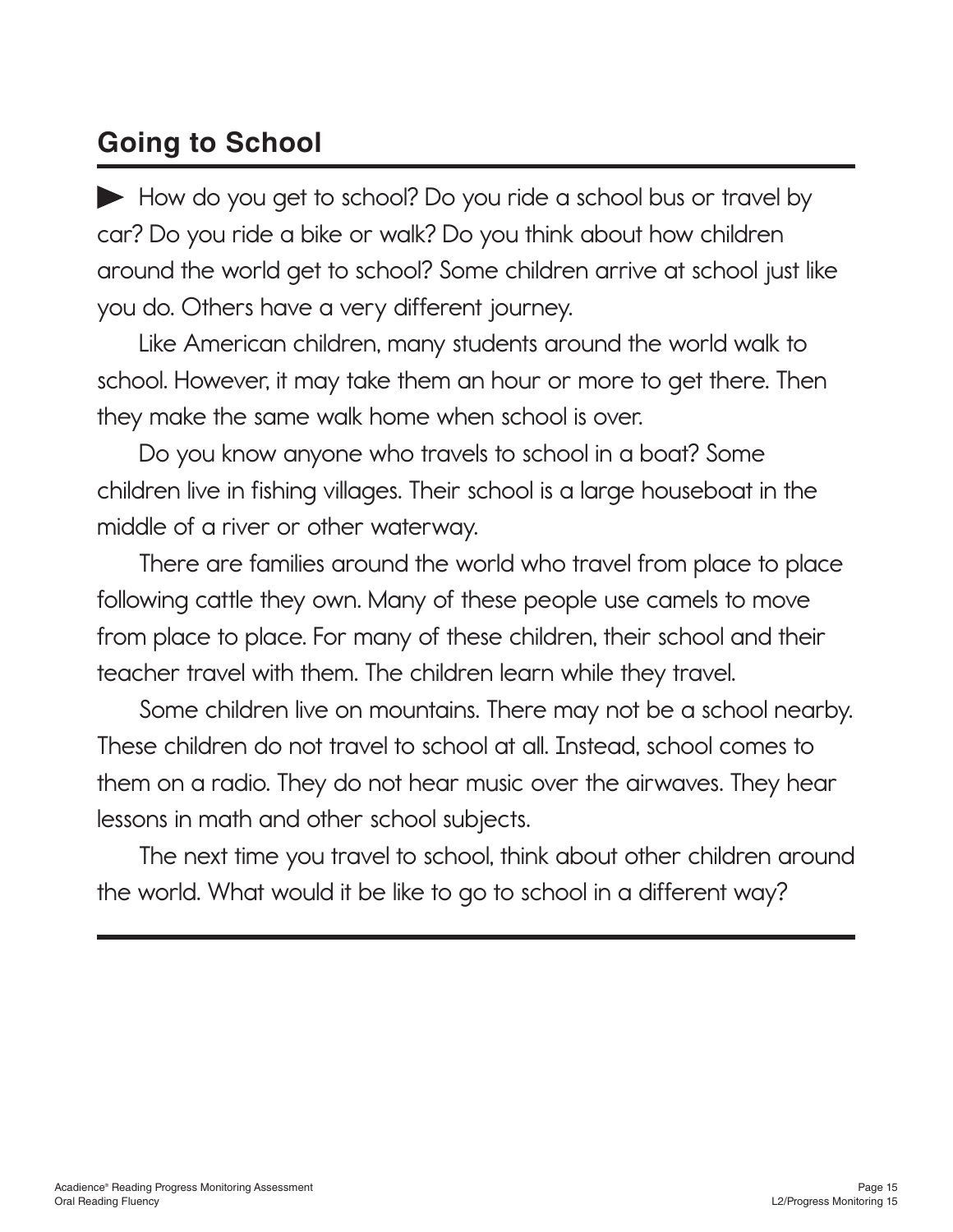## **A Happy House Plant**

Do you have plants in your home? There are many reasons why you should. Plants improve the air in your home. They also make your home look more inviting. In addition, many people enjoy taking care of plants in their home. It can be a great way to relax!

If you have decided to put a plant in your home, the first thing to do is decide what kind of plant to buy. If you go to a plant store, you will find many different kinds of plants to choose from. Many people choose a spider plant.

You can probably guess what a spider plant looks like. The plants often grow in hanging baskets. They have green stalks that grow quite long, past the bottom of the container. Eventually, small plants will begin to grow at the ends of the stalks. The small plants look like spiders. If you cut off the small plants and place them in fertile soil, they will grow into new spider plants.

Spider plants are easy to care for. They need to be planted in a rich soil. Make sure the container has small holes in the bottom. When you water the plant, the holes let the extra water drain out. Spider plants do not like to sit and grow in wet soil! The soil should feel dry before you give the plant more water. A spider plant grows well in almost any kind of light. Keep it in a warm place, too. If you follow these tips, you will likely have a wonderful houseplant to enjoy for a long time.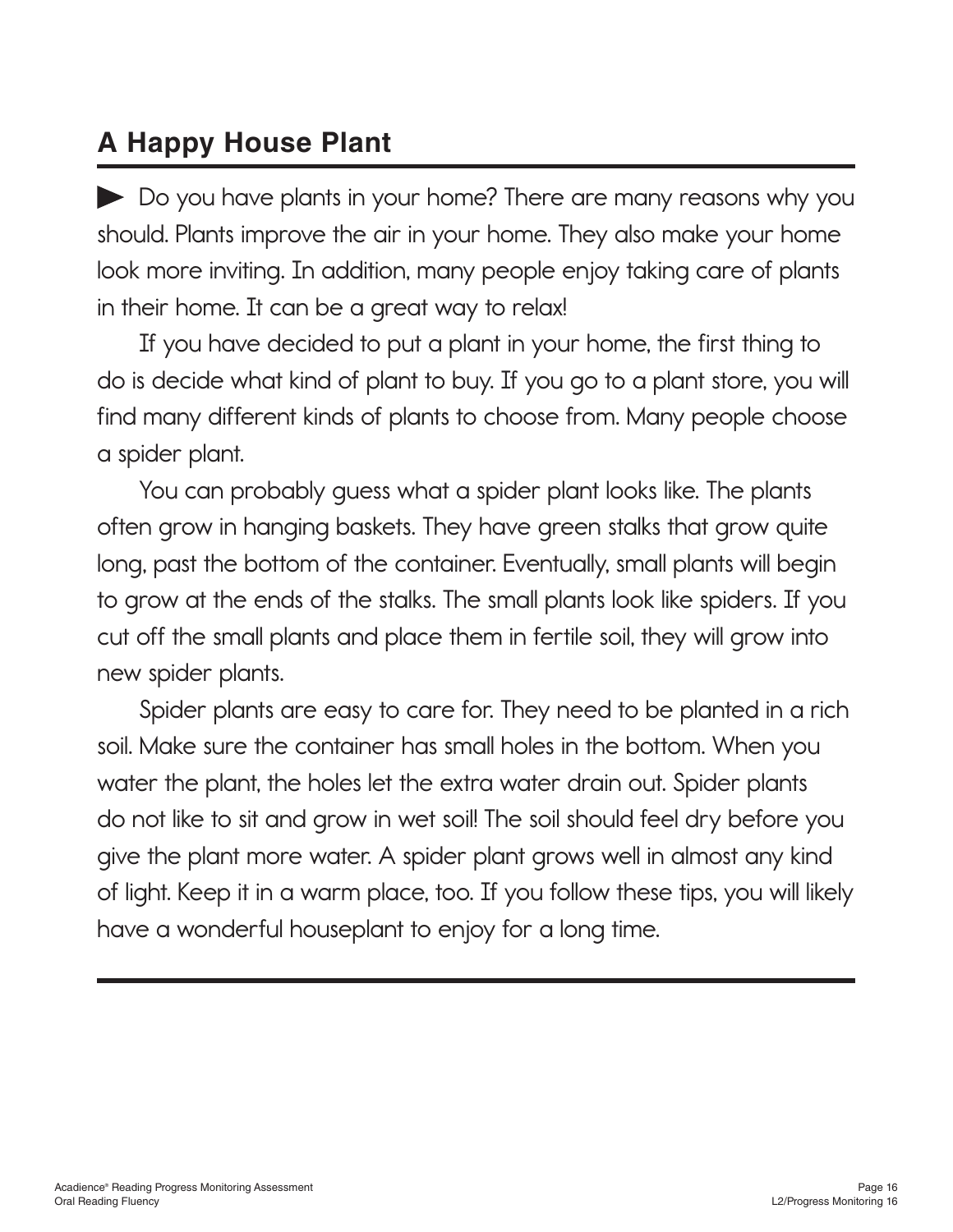## **A Gift of Chores**

For a week, Will and Max had been talking about how to celebrate Mom's birthday. The brothers had many grand ideas, such as buying Mom a ring or sending her on a trip. However, there was one problem. The boys did not have any money. What could they possibly give Mom that did not cost a lot?

Finally, at dinner, Will and Max had an idea. It happened just after the family finished eating. The boys cleared the table as they always do. Mom began washing the dishes. As she did, she let out a huge sigh and said she wished the dishes would wash themselves. Will and Max looked at each other. They both had the same great idea! They would make a chore coupon book for Mom.

First, the brothers made a list of chores such as washing the dog and taking out the trash. Then they began making coupons from colored paper. They cut pieces of paper in the size of dollar bills. Each boy made five coupons for chores and a cover for the book. Then they stapled them all together and wrapped the book.

The next morning, the boys gave Mom her present. She opened it and read the cover. She flipped through the coupons. She exclaimed, "This is the best present anyone has ever given me!" The boys felt happy and proud.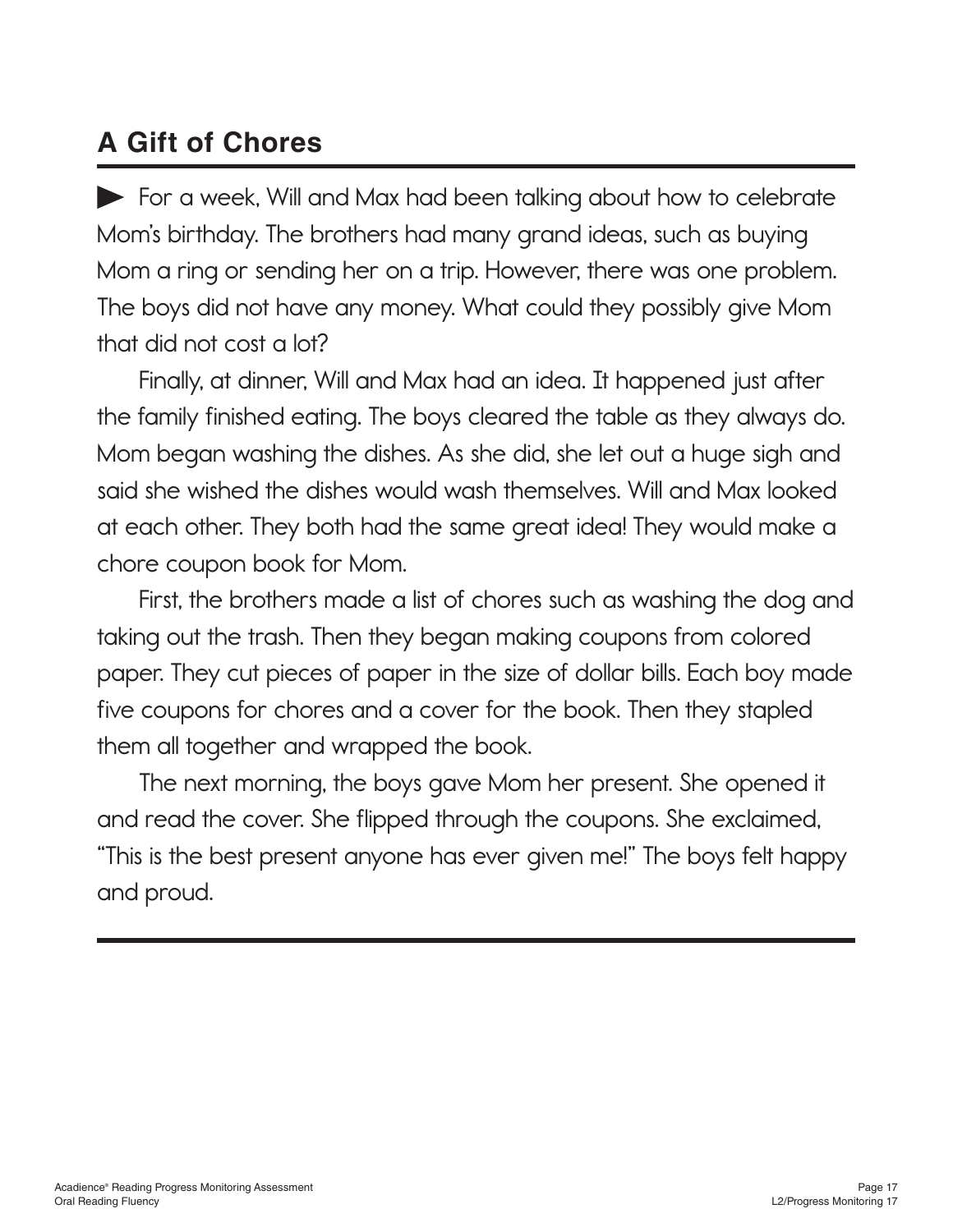### **Canoe Fun**

The summer sun was shining and there were no clouds in the sky. It was a perfect day to try out our new canoe at the lake. We put the canoe in the water close to the shore and put on our life jackets. Then we grabbed the paddles and got into the canoe.

I had never been in a canoe, and I had a lot to learn about how to paddle one. The most difficult part was paddling in a straight line. My seat was in the middle of the canoe. I paddled until I got tired. Then Mom and Dad let me rest.

As the canoe skimmed along the water, there was a lot to see. I counted leaves that were floating in the water. I saw a turtle sunning himself on a rock. We all laughed when a fish jumped out of the water directly in front of the canoe. "Look!" said Dad suddenly. We followed his pointing finger and saw a golden eagle sitting in the top of a tall tree.

We were all so busy paddling and enjoying the sights that we didn't notice the clouds forming. "Looks like it might rain," said Dad. "We better head back to shore." We turned around and paddled hard. On the way back, I didn't take a rest, even though I was tired.

We reached the shore and got out of the canoe. As soon as we got in the car, the first raindrops started to fall. We all cheered. We had made it back just in time.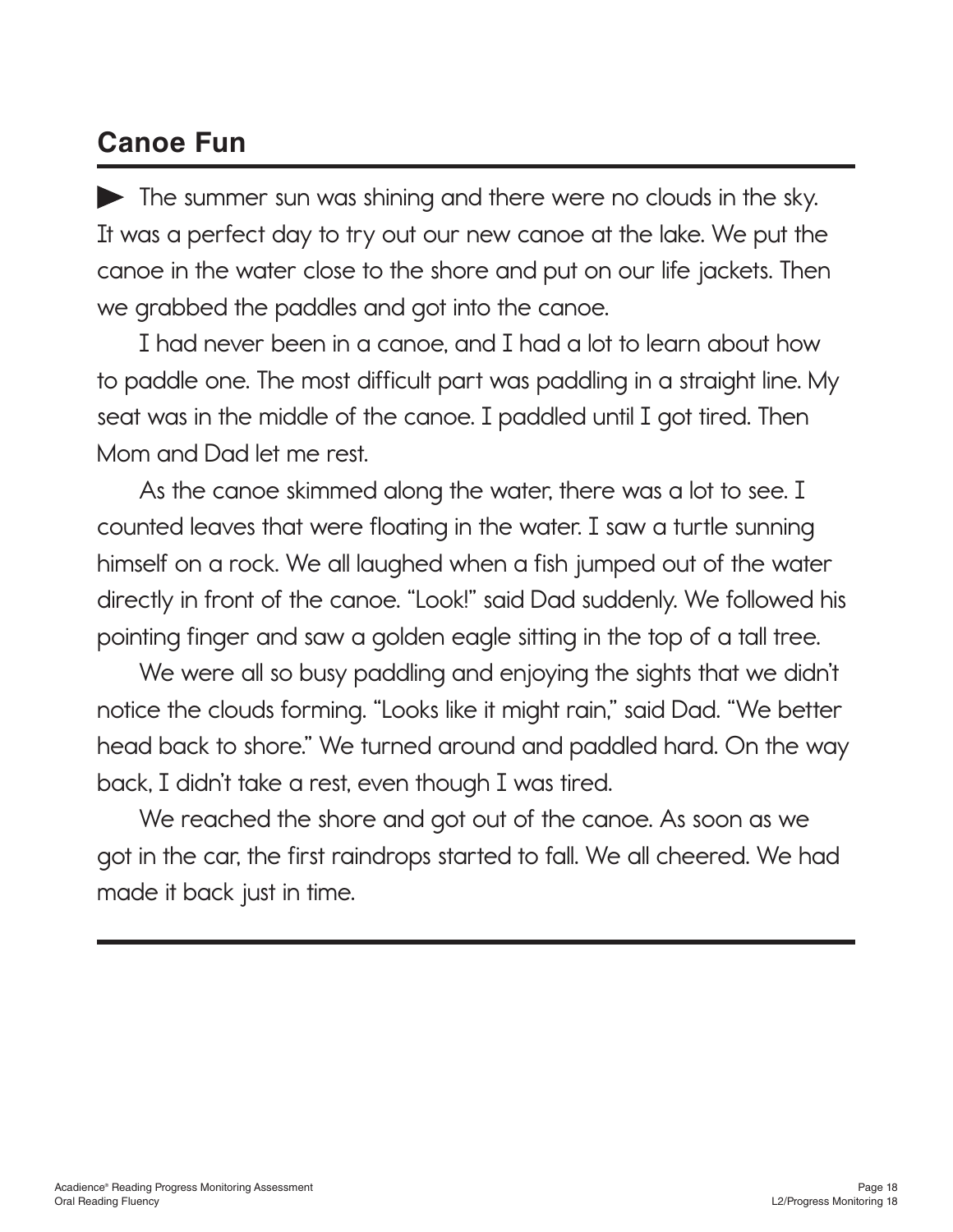## **African Drums**

When you listen to a song, what do you hear? Many people enjoy the beat of the drum. In Africa, drums are important. They are used in music, but they are also used to talk to people.

There are many different types of African drums. They come in all shapes and sizes and each one makes a special sound. Some African drums have an animal skin stretched across a wood base. People hit the skin with their hand or with a stick to make sound. Other African drums are logs with slits carved in them. People hit the slits or scrape a stick over them to make sound. A third type of African drum is like a rattle. People shake it to make sound.

In some parts of Africa, people use talking drums. These drums do not really talk, but their beats give a message. One drum beat is used when a baby is born. People hear the drum beat and know that a new baby has come into the world. Other drum beats say that someone is visiting or that two people have gotten married. Many people might drum the rhythms at the same time.

African drums are also used to celebrate special events. Dancers often do a certain dance for each event. The dancers may wear rattles on their wrists and ankles. As they dance, the rattles make noises that add to the sound of the drum beat.

While you may enjoy the sound of African drums, their beats also mean many things.